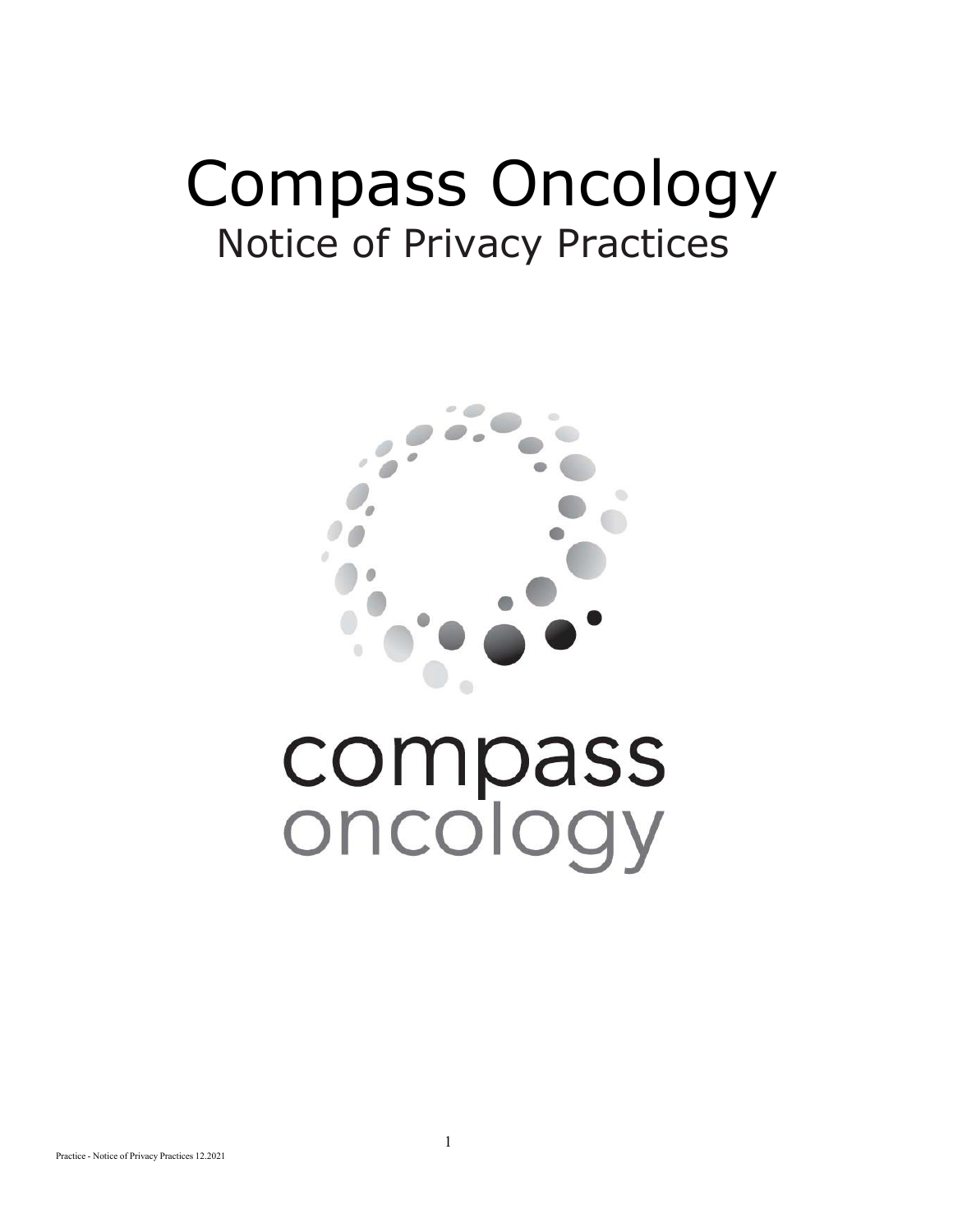### **Compass Oncology**

#### **ACKNOWLEDGEMENT OF RECEIPT OF NOTICE OF PRIVACY PRACTICES**

Compass Oncology is committed to protecting your privacy and ensuring that your health information is used and disclosed appropriately. This Notice of Privacy Practices identifies all potential uses and disclosures of your health information by our practice and outlines your rights with regard to your health information. Please sign the form below to acknowledge that you have received our Notice of Privacy Practices.

I acknowledge that I have received a copy of the Notice of Privacy Practices of Compass Oncology.

| Name of Personal Representative (if appropriate): ______________________________ |
|----------------------------------------------------------------------------------|
| Signature of Personal Representative (if appropriate): _________________________ |
|                                                                                  |

| <b>Compass Oncology Use Only</b>       |
|----------------------------------------|
|                                        |
| $-OR-$                                 |
| Reason acknowledgement was not signed: |
|                                        |
|                                        |
|                                        |
|                                        |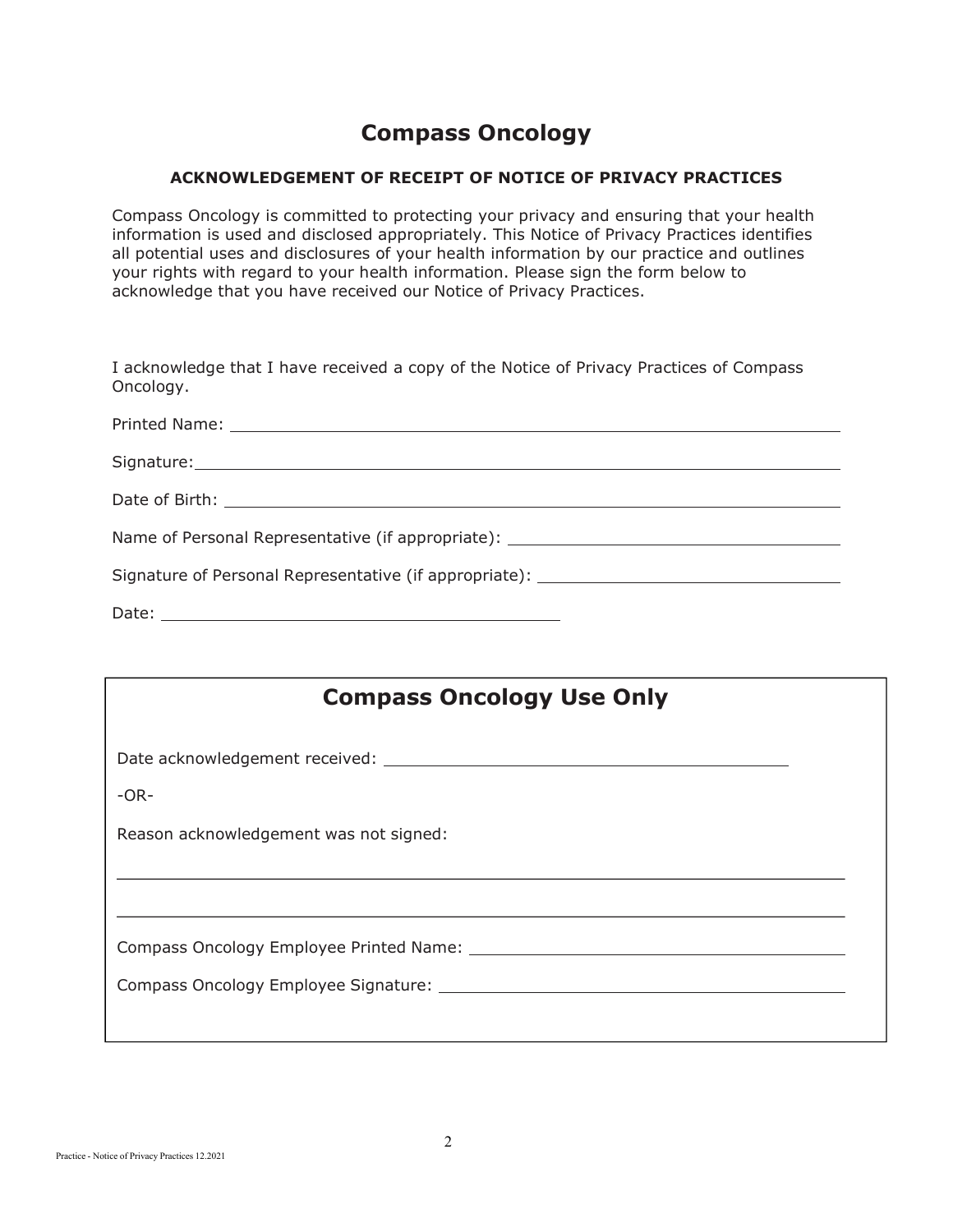#### **COMPASS ONCOLOGY**

#### **NOTICE OF PRIVACY PRACTICES**

Effective Date: September 1, 2013

#### **THIS NOTICE DESCRIBES HOW MEDICAL INFORMATION ABOUT YOU MAY BE USED AND DISCLOSED AND HOW YOU CAN GET ACCESS TO THIS INFORMATION. PLEASE REVIEW IT CAREFULLY.**

#### **About Us**

In this Notice, we use terms like "we," "us," "our" or "Practice" to refer to Compass Oncology, its physicians, employees, staff and other personnel. All of the sites and locations of Compass Oncology follow the terms of this Notice and may share health information with each other for treatment, payment or health care operations purposes and for other purposes as described in this Notice.

#### **Purpose of this Notice**

This Notice describes how we may use and disclose your health information to carry out treatment, payment, or health care operations and for other purposes that are permitted or required by law. This Notice also outlines our legal duties for protecting the privacy of your health information and explains your rights to have your health information protected. We will create a record of the services we provide you, and this record will include your health information. We need to maintain this information to ensure that you receive quality care and to meet certain legal requirements related to providing you care. We understand that your health information is personal, and we are committed to protecting your privacy and ensuring that your health information is not used inappropriately.

#### **Our Responsibilities**

We are required by law to maintain the privacy of your health information and to provide you notice of our legal duties and privacy practices with respect to your health information. We are also required to notify you of a breach of your unsecured health information. We will abide by the terms of this Notice.

#### **How We May Use or Disclose Your Health Information**

#### **The following categories describe examples of the way we use and disclose health information without your written authorization:**

For Treatment: We may use and disclose your health information to provide you with medical treatment or services. For example, your health information will be shared with your oncology doctor and other health care providers who participate in your care. We may disclose your health information to another oncologist for the purpose of a consultation. We may also disclose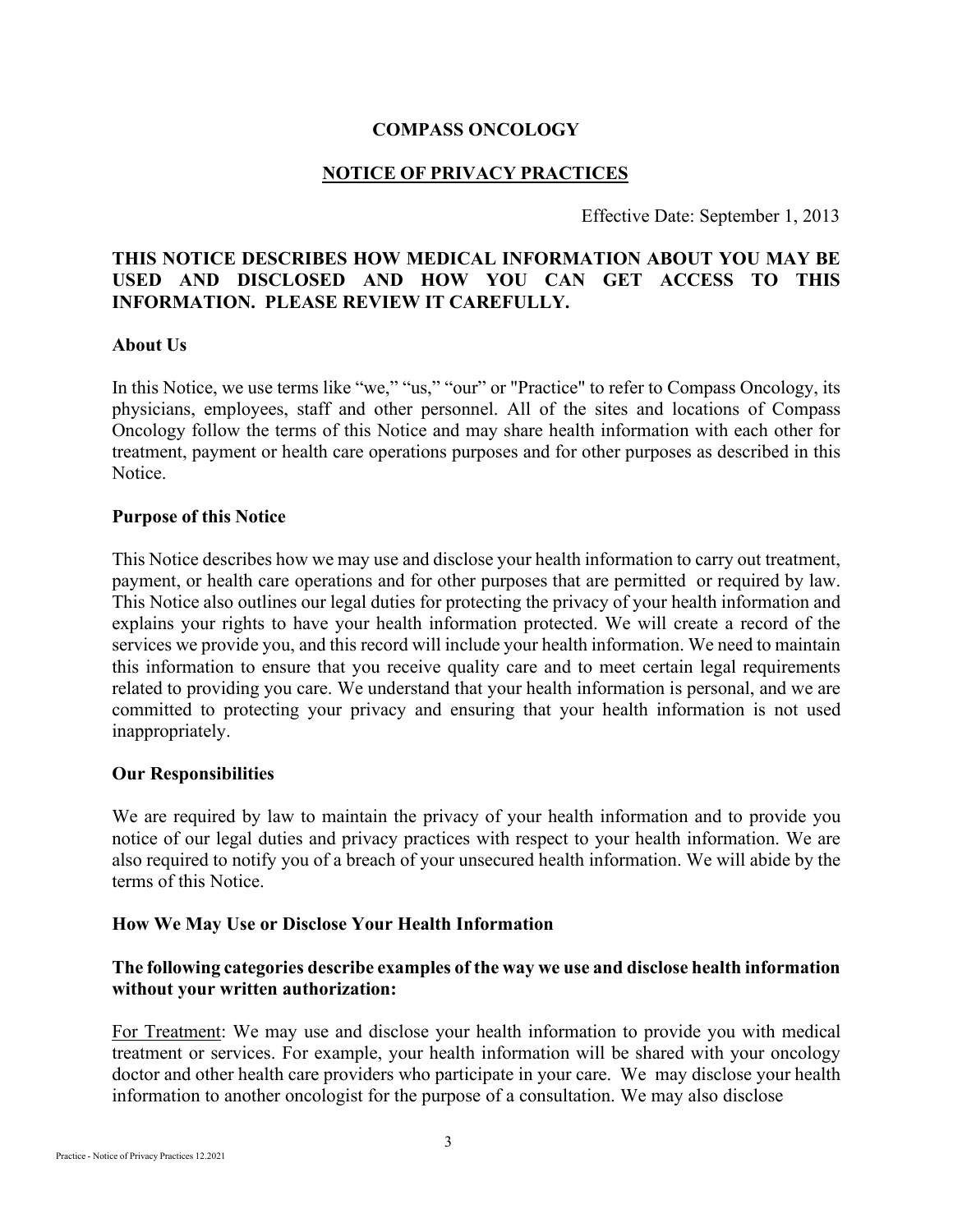your health information to your primary care physician or another healthcare provider. We may also share information through CareQuality a provider portal for other providers involved in your care to have all the information necessary to diagnose and treat you.

For Payment: We may use and disclose your health information to others so they will pay us or reimburse you for your treatment. For example, a bill may be sent to you, your insurance company or a third-party payer. The bill may contain information that identifies you, your diagnosis, and treatment or supplies used in the course of treatment. We may also tell your health plan about a treatment you are going to receive to obtain prior approval or to determine whether your health plan will cover the treatment.

For Health Care Operations: We may use and disclose your health information in order to support our business activities. These uses and disclosures are necessary to run the Practice and make sure our patients receive quality care. For example, we may use your health information for quality assessment activities, training of medical students, necessary credentialing, and for other essential activities. We may also disclose your health information to third party "business associates" that perform various services on our behalf, such as transcription, billing and collection services. In these cases, we will enter into a written agreement with the business associate to ensure they protect the privacy of your health information.

Individuals Involved in Your Care or Payment for Your Care and Notification: If you verbally agree to the use or disclosure and in certain other situations, we will make the following uses and disclosures of your health information. We may disclose to your family, friends, and anyone else whom you identify who is involved in your medical care or who helps pay for your care, health information relevant to that person's involvement in your care or paying for your care. We may also make these disclosures after your death.

We may use or disclose your information to notify or assist in notifying a family member, personal representative or any other person responsible for your care regarding your physical location within the Practice, general condition or death. We may also use or disclose your health information to disaster-relief organizations so that your family or other persons responsible for your care can be notified about your condition, status and location.

Compass Oncology Utilizes the Navigating Care patient Portal: We will share information with you through Navigating Care our patient portal, that will include diagnostic test results. We may also utilize the patient portal to send you education materials. Education materials sent by Compass Oncology will be personalized to a patient's needs and may include medication safety information, potential side effects to watch for, surveys, and information about clinical trials that you may qualify for. This information may be delivered to you via text, email, US mail, or in your patient portal, Navigating Care. Your personal information will not be shared and will remain protected under HIPAA. You may opt out of this education program at any time by sending an email to  $support@navigatingcare.com$  with a request to "Opt out of patient education".

#### **We are also allowed to the extent permitted by applicable law to use and disclose your health information without your authorization for the following purposes:**

As Required by Law: We may use and disclose your health information when required to do so by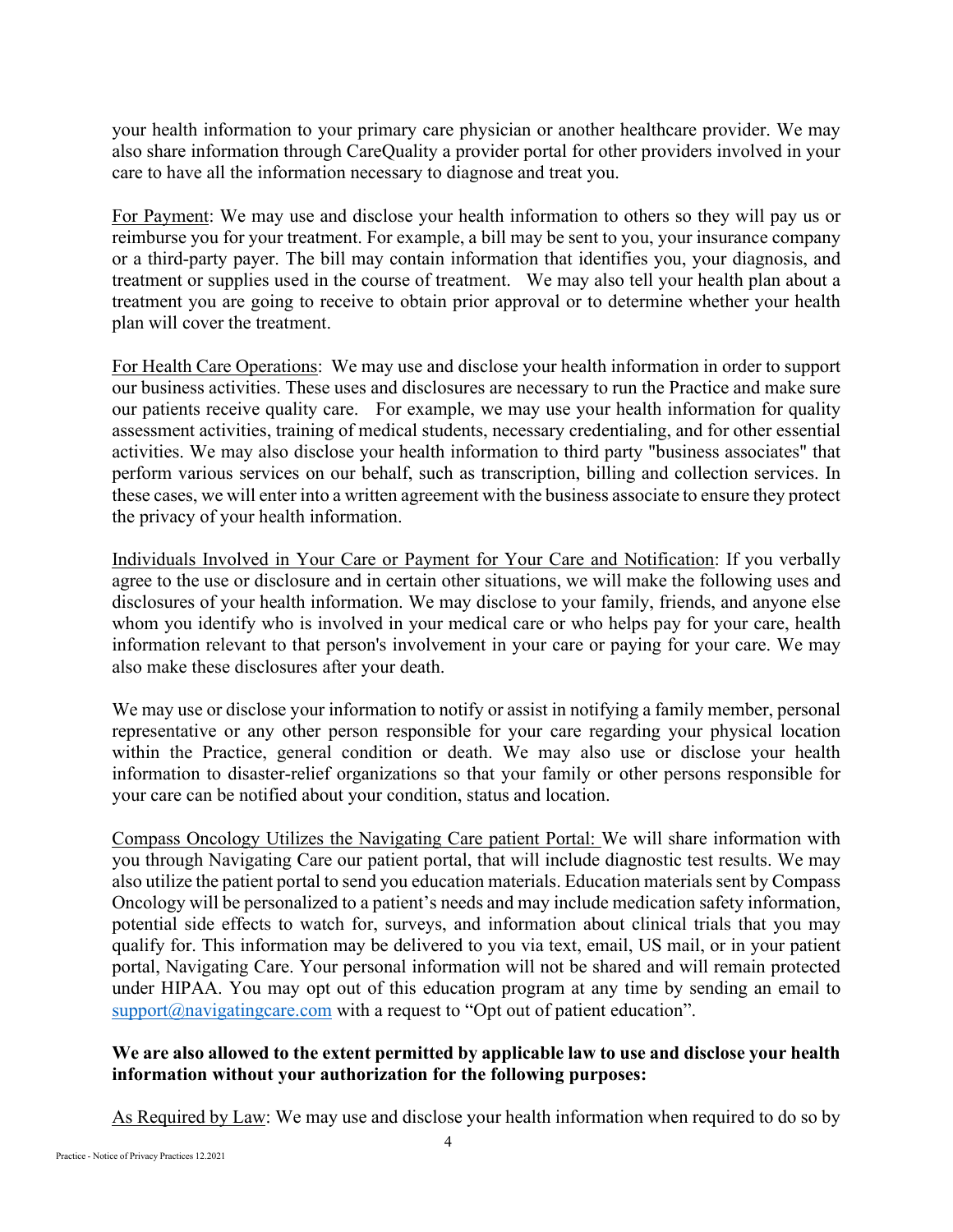federal, state or local law.

Judicial and Administrative Proceedings: If you are involved in a legal proceeding, we may disclose your health information in response to a court or administrative order. We may also release your health information in response to a subpoena, discovery request, or other lawful process by someone else involved in the dispute, but only if efforts have been made to tell you about the request or to obtain an order protecting the information requested.

Health Oversight Activities: We may use and disclose your health information to health oversight agencies for activities authorized by law. These oversight activities are necessary for the government to monitor the health care system, government benefit programs, compliance with government regulatory programs, and compliance with civil rights laws.

Law Enforcement: We may disclose your health information, within limitations, to law enforcement officials for several different purposes:

- To comply with a court order, warrant, subpoena, summons, or other similar process;
- To identify or locate a suspect, fugitive, material witness, or missing person;
- About the victim of a crime, if the victim agrees or we are unable to obtain the victim's agreement;
- About a death we suspect may have resulted from criminal conduct;
- About criminal conduct we believe in good faith to have occurred on our premises; and
- To report a crime not occurring on our premises, the nature of a crime, the location of a crime, and the identity, description and location of the individual who committed the crime, in an emergency situation.

Public Health Activities: We may use and disclose your health information for public health activities, including the following:

- To prevent or control disease, injury, or disability;
- To report births or deaths;
- To report child abuse or neglect;
- Activities related to the quality, safety or effectiveness of FDA-regulated products;
- To notify a person who may have been exposed to a communicable disease or may be at risk for contracting or spreading a disease or condition as authorized by law; and
- To notify an employer of findings concerning work-related illness or injury or general medical surveillance that the employer needs to comply with the law if you are provided notice of such disclosure.

Serious Threat to Health or Safety: If there is a serious threat to your health and safety or the health and safety of the public or another person, we may use and disclose your health information to someone able to help prevent the threat or as necessary for law enforcement authorities to identify or apprehend an individual.

Organ/Tissue Donation: If you are an organ donor, we may use and disclose your health information to organizations that handle procurement, transplantation or banking of organs, eyes, or tissues.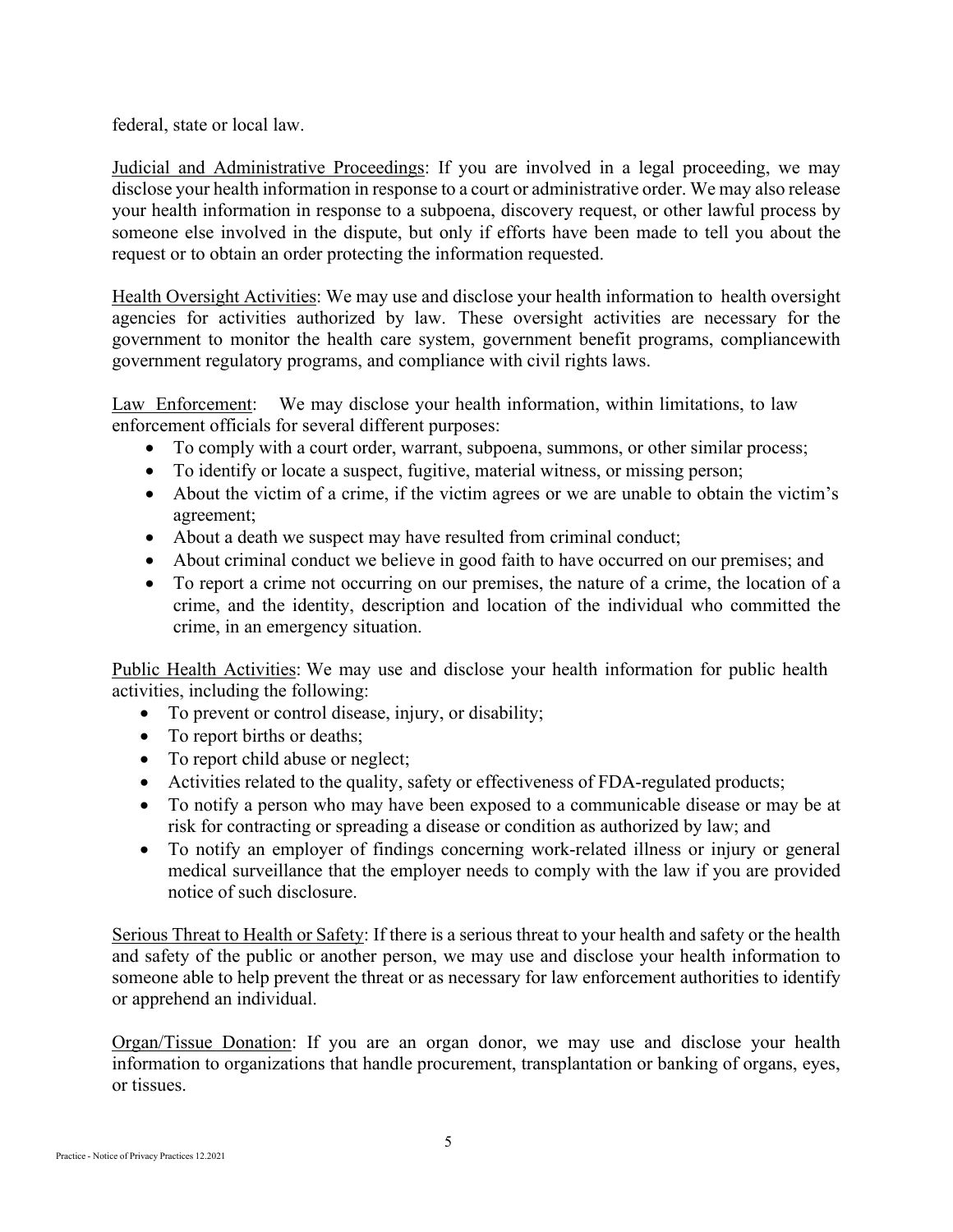Coroners, Medical Examiners, and Funeral Directors: We may use and disclose health information to a coroner or medical examiner. This disclosure may be necessary to identify a deceased person or determine the cause of death. We may also disclose health information, as necessary, to funeral directors to assist them in performing their duties.

Workers' Compensation: We may disclose your health information as authorized by and to the extent necessary to comply with laws related to workers' compensation or similar programs that provide benefits for work-related injuries or illness.

Victims of Abuse, Neglect, or Domestic Violence: We may disclose health information to the appropriate government authority if we believe a patient has been the victim of abuse, neglect, or domestic violence. We will only make this disclosure if you agree, or when required or authorized by law.

Military and Veterans Activities: If you are a member of the Armed Forces, we may disclose your health information to military command authorities. Health information about foreign military personnel may be disclosed to foreign military authorities.

National Security and Intelligence Activities: We may disclose your health information to authorized federal officials for intelligence, counterintelligence, and other national security activities authorized by law.

Protective Services for the President and Others: We may disclose your health information to authorized federal officials so they may provide protective services for the President and others, including foreign heads of state.

Inmates: If you are an inmate of a correctional institution or under the custody of a law enforcement official, we may disclose your health information to the correctional institution or law enforcement official to assist them in providing you health care, protecting your health and safety or the health and safety of others, or for the safety of the correctional institution.

Research: We may use and disclose your health information for certain research activities without your written authorization. For example, we might use some of your health information to decide if we have enough patients to conduct a cancer research study. For certain research activities, an Institutional Review Board (IRB) or Privacy Board may approve uses and disclosures of your health information without your authorization.

#### **Other Uses and Disclosures of Your Health Information that Require Written Authorization:**

Other uses and disclosures of your health information not covered by this Notice will be made only with your written authorization. Some examples include:

- Psychotherapy Notes: We usually do not maintain psychotherapy notes about you. If we do, we will only use and disclose them with your written authorization except in limited situations.
- Marketing: We may only use and disclose your health information for marketing purposes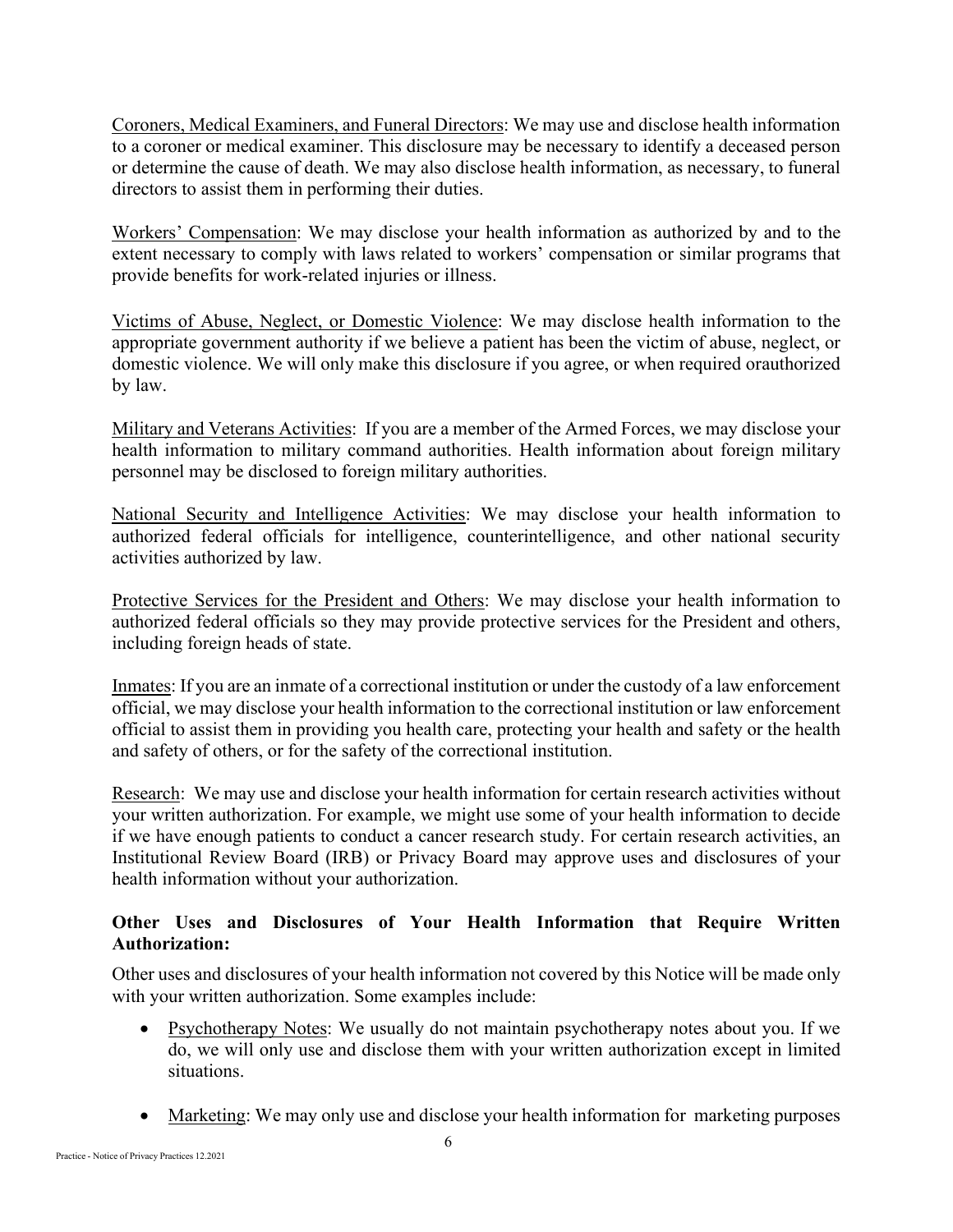with your written authorization.

If you authorize us to use or disclose your health information, you may revoke your authorization, in writing, at any time. If you revoke your authorization, we will no longer use or disclose your health information as specified by your revocation, except to the extent that we have taken action in reliance on your authorization.

#### **Your Rights Regarding Your Health Information**

You have the following rights regarding the health information we maintain about you:

Right to Request Restrictions: You have the right to request restrictions on how we use and disclose your health information for treatment, payment or health care operations. **In most circumstances, we are not required to agree to your request.** If we do agree, we will comply with your request unless the information is needed to provide you emergency treatment. To request restrictions, you must make your request in writing and submit it to the Privacy Officer, 265 N. Broadway, Portland, OR 97227. We are required to agree to a request that we restrict a disclosure made to a health plan for payment or health care operations purposes that is not otherwise required by law, if you, or someone other than the health plan on your behalf, paid forthe service or item in question out-ofpocket in full.

Right to Request Confidential Communications: You have the right to request that we communicate with you in a certain manner or at a certain location regarding the services you receive from us. For example, you may ask that we only contact you at work or only by mail. To request confidential communications, you must make your request in writing and submit it to the Privacy Officer, 265 N. Broadway, Portland, OR 97227. We will not ask you the reason for your request. We will attempt to accommodate all reasonable requests.

Right to Inspect and Copy: You have the right to inspect and copy health information that may be used to make decisions about your care. To inspect and copy your health information, you must make your request in writing by filling out the appropriate form provided by us and submitting it to the Privacy Officer, 265 N. Broadway, Portland, OR 97227. You may request access to your medical information in a certain electronic form and format if readily producible or, if not readily producible, in a mutually agreeable electronic form and format. Further, you may request in writing that we transmit a copy of your health information to any person or entity you designate. Your written, signed request must clearly identify such designated person or entity and where you would like us to send the copy. If you request a copy of your health information, we may charge a costbased fee for the labor, supplies, and postage required to meetyour request.

We may deny your request to inspect and copy in certain very limited circumstances. If you are denied access to your health information, you may request that the denial be reviewed by a licensed health care professional chosen by us. The person conducting the review will not be the person who denied your request. We will comply with the outcome of the review.

Right to Amend: If you feel that your health information is incorrect or incomplete, you may request that we amend your information. You have the right to request an amendment for as long as the information is kept by or for us. To request an amendment, you must make your request in